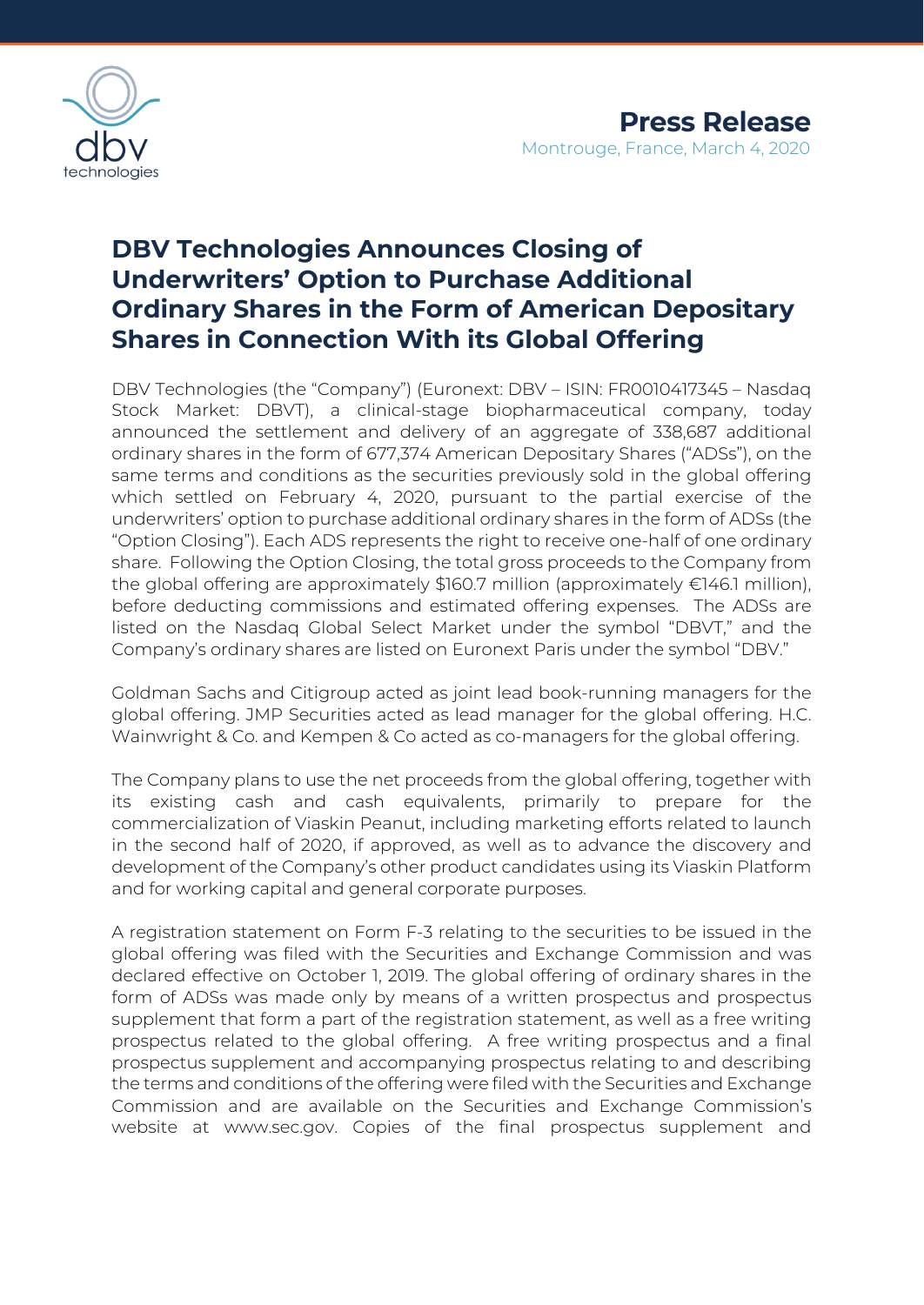

accompanying prospectus may also be obtained for free from: Goldman Sachs, Attention: Prospectus Department, 200 West Street, New York, NY 10282, via telephone: +1 866-471-2526, facsimile: +1 212-902-9316 or via email: prospectusgroupny@ny.email.gs.com; or Citigroup, c/o Broadridge Financial Solutions, 1155 Long Island Avenue, Edgewood, New York, 11717 or via telephone: +1 800-831-9146.

Application was made to list the new ordinary shares to be issued pursuant to the global offering on the regulated market of Euronext Paris pursuant to a listing prospectus approved by the Autorité des Marchés Financiers ("AMF") on January 30, 2020 under number 20-023 comprising (i) the 2018 universal registration document filed with the AMF on October 9, 2019 (document d'enregistrement universel) under number D. 19-0889, as completed by an amendment to such universal registration document, filed with the AMF on January 30, 2020 under number D.19-0889-A01, and (ii) a Securities Note (Note d'opération), including (iii) a summary of the prospectus. Copies of the Company's 2018 universal registration document, as amended, are available free of charge at the Company's head office located at: 177- 181 avenue Pierre Brossolette – 92120 Montrouge – France. The listing prospectus is available on the AMF's website at www.amf-france.org.

\* \* \*

## About DBV Technologies

DBV Technologies is developing Viaskin®, an investigational proprietary technology platform with broad potential applications in immunotherapy. Viaskin is based on epicutaneous immunotherapy, or EPIT™, DBV's method of delivering biologically active compounds to the immune system through intact skin. With this new class of non-invasive product candidates, the Company is dedicated to safely transforming the care of food allergic patients. DBV's food allergies programs include ongoing clinical trials of Viaskin Peanut and Viaskin Milk, and preclinical development of Viaskin Egg. DBV is also pursuing a human proof-of-concept clinical trial of Viaskin Milk for the treatment of Eosinophilic Esophagitis, and exploring potential applications of its platform in vaccines and other immune diseases. DBV Technologies has global headquarters in Montrouge, France and offices in Bagneux, France, and North American operations in Summit, NJ and New York, NY. The Company's ordinary shares are traded on segment B of Euronext Paris (Ticker: DBV, ISIN code: FR0010417345), part of the SBF120 index, and the Company's ADSs (each representing one-half of one ordinary share) are traded on the Nasdaq Global Select Market (Ticker: DBVT).

## Forward Looking Statements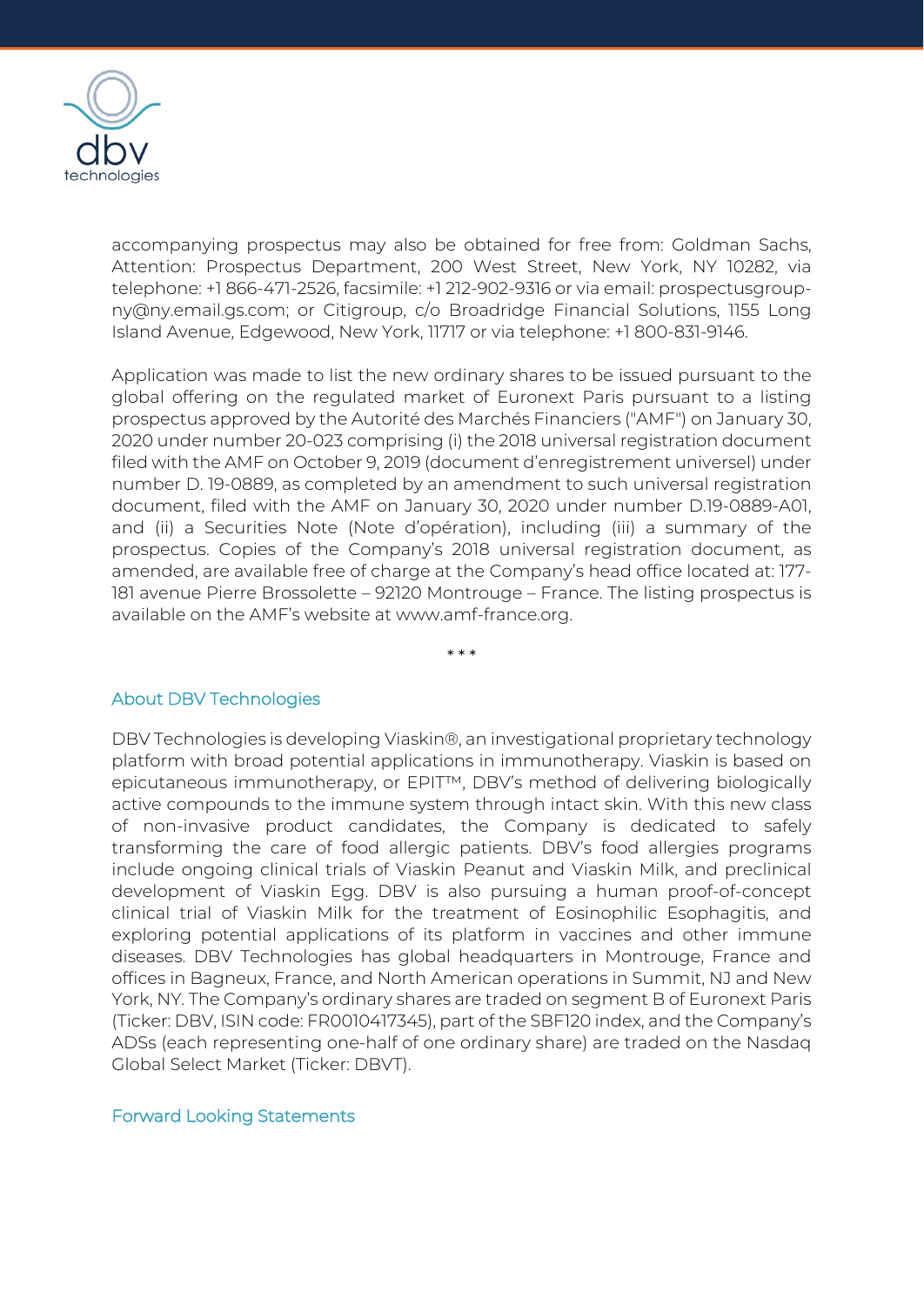

This press release contains forward-looking statements, including statements about the anticipated use of proceeds from the global offering. These forwardlooking statements are not promises or guarantees and involve substantial risks and uncertainties. Factors that could cause actual results to differ materially from those described or projected herein include risk associated with market and other financing conditions, risks associated with clinical trials and regulatory reviews and approvals, and risk related to the sufficiency of the Company's existing cash resources and liquidity. A further list and description of these risks, uncertainties and other risks can be found in the Company's regulatory filings with the French Autorité des Marchés Financiers and U.S. Securities and Exchange Commission, including in the Company's Annual Report on Form 20-F for the year ended December 31, 2018. Existing and prospective investors are cautioned not to place undue reliance on these forward-looking statements, which speak only as of the date hereof. The Company undertakes no obligation to update or revise forwardlooking statements as a result of new information, future events or circumstances, or otherwise, except as required by law.

#### DBV Investor Relations Contact

Sara Blum Sherman Senior Director, Investor Relations & Strategy +1 212-271-0740 [sara.sherman@dbv-technologies.com](mailto:sara.sherman@dbv-technologies.com)

## DBV Media Contact

Joe Becker VP, Global Corporate Communications +1 646-650-3912 [joseph.becker@dbv-technologies.com](mailto:joseph.becker@dbv-technologies.com)

## **Disclaimers**

This press release does not constitute an offer to sell nor a solicitation of an offer to buy, nor shall there be any sale of ordinary shares or ADSs in any state or jurisdiction in which such an offer, solicitation or sale would be unlawful prior to registration or qualification under the securities laws of any such state or jurisdiction.

The distribution of this document may, in certain jurisdictions, be restricted by local legislations. Persons into whose possession this document comes are required to inform themselves about and to observe any such potential local restrictions.

A French listing prospectus comprising (i) the 2018 universal registration document filed with the AMF on October 9, 2019 (document d'enregistrement universel 2018)